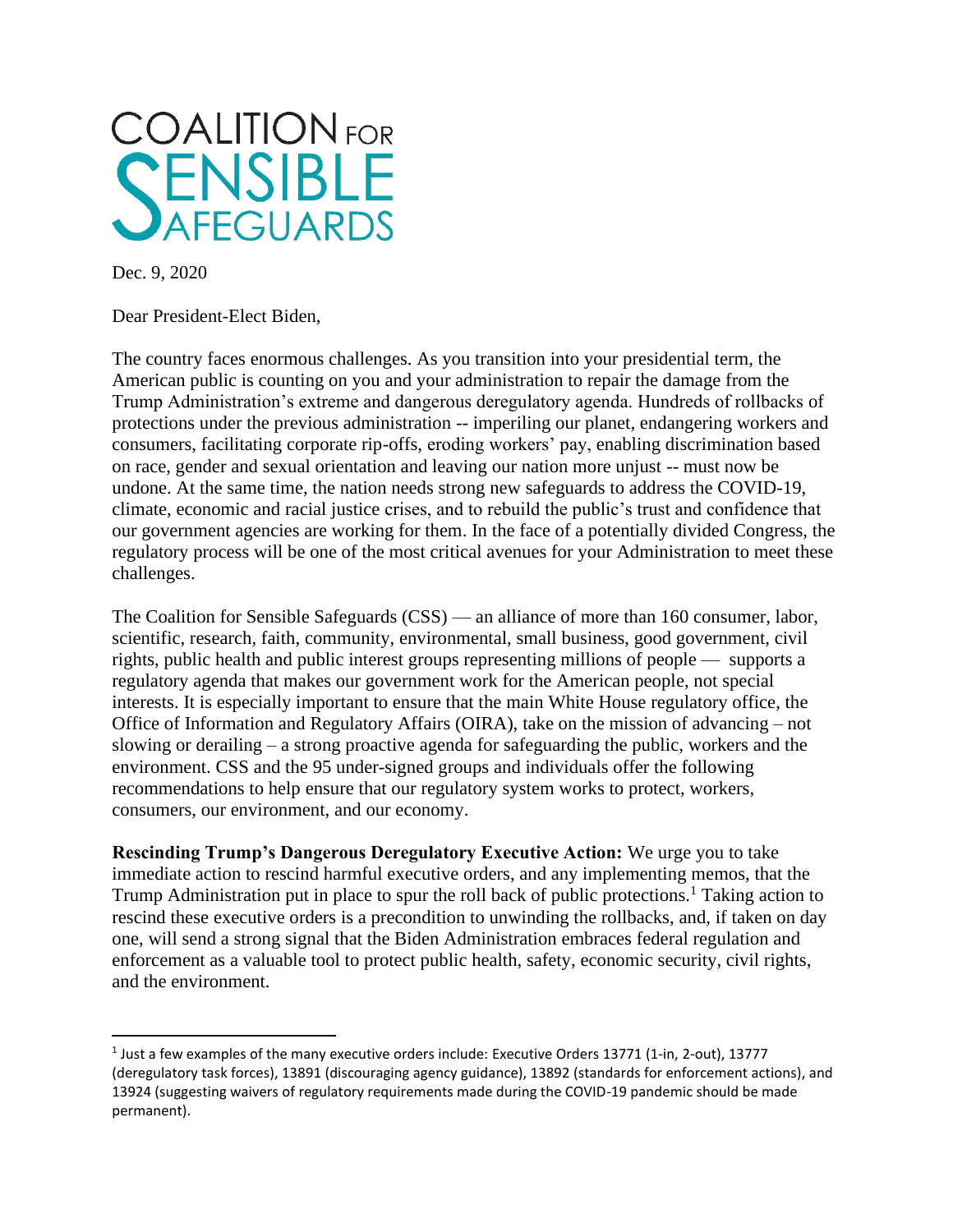At the same time, we encourage you to issue one or more executive orders to freeze all pending regulatory actions, lay the groundwork for restoring regulatory protections lost under the Trump Administration, and pave the way for the new, stronger protections that are needed to fight the COVID-19, climate, economic and racial justice crises facing our nation, among other urgent needs.

**Mission-Aligned Leadership with Integrity:** Nothing will better repair the public's faith and confidence in government agencies than appointing agency heads, deputies and regulators who have a deep and demonstrated commitment to the mission of the agencies they are leading. Under President Trump, agency heads and regulators routinely acted on behalf of the industries they regulated rather than serve the public interest. We urge you to appoint agency heads and regulators who are free of industry ties, who will affirmatively carry out the agency's mission to proactively protect the public and commit to science and evidence-based regulations.

**An OIRA Leader to Advance the Biden Agenda:** OIRA will play a critical role in implementing and ensuring the success of your regulatory agenda. We urge you to nominate an OIRA head from a diverse background who understands that strong regulation is the basis for improving the lives of Americans, and who is committed to driving forward your agenda. Previous OIRA heads have placed too much weight on the importance of overall cost to industry rather than non-monetary benefits such as reduction in disease, and not enough weight on ensuring that agencies are issuing strong regulations that are most effective at protecting the public. The result has been to delay, weaken and prevent new rules that would save lives and improve livelihoods. The next OIRA administrator should have a demonstrated track record of advocating for stronger regulatory protections, recognizing the limits and biases of economic cost-benefit analysis, and should direct agencies to issue regulations based on scientific evidence and agency career expertise.

**Rebalancing the Regulatory Framework:** In order to fundamentally re-orient OIRA's mission toward encouraging agencies to adopt regulations that will be the most effective at protecting the public, we urge you to consider repealing and replacing, or making significant reforms to, Executive Order 12866. That order's primary focus on a hyper-formalistic form of cost-benefit analysis has prevented agencies from issuing regulations supported by scientific evidence and agency experts, and allowed exaggerated corporate projections of cost to dominate regulatory decision-making to the exclusion of such important factors such as agencies' legal authority, non-monetary benefits, relevant scientific evidence, and the best judgment of agency experts. CSS and the under-signed groups and individuals share your deep commitment to science-driven policy decisions, yet such a commitment will be difficult to achieve unless significant reforms are made to bring greater transparency and accountability to the OIRA regulatory review process by the new head of OIRA.

CSS and the under-signed groups and individuals believe embracing the changes we recommend will ensure that government agencies are able to focus on protecting the public by accomplishing your bold regulatory agenda.

Sincerely,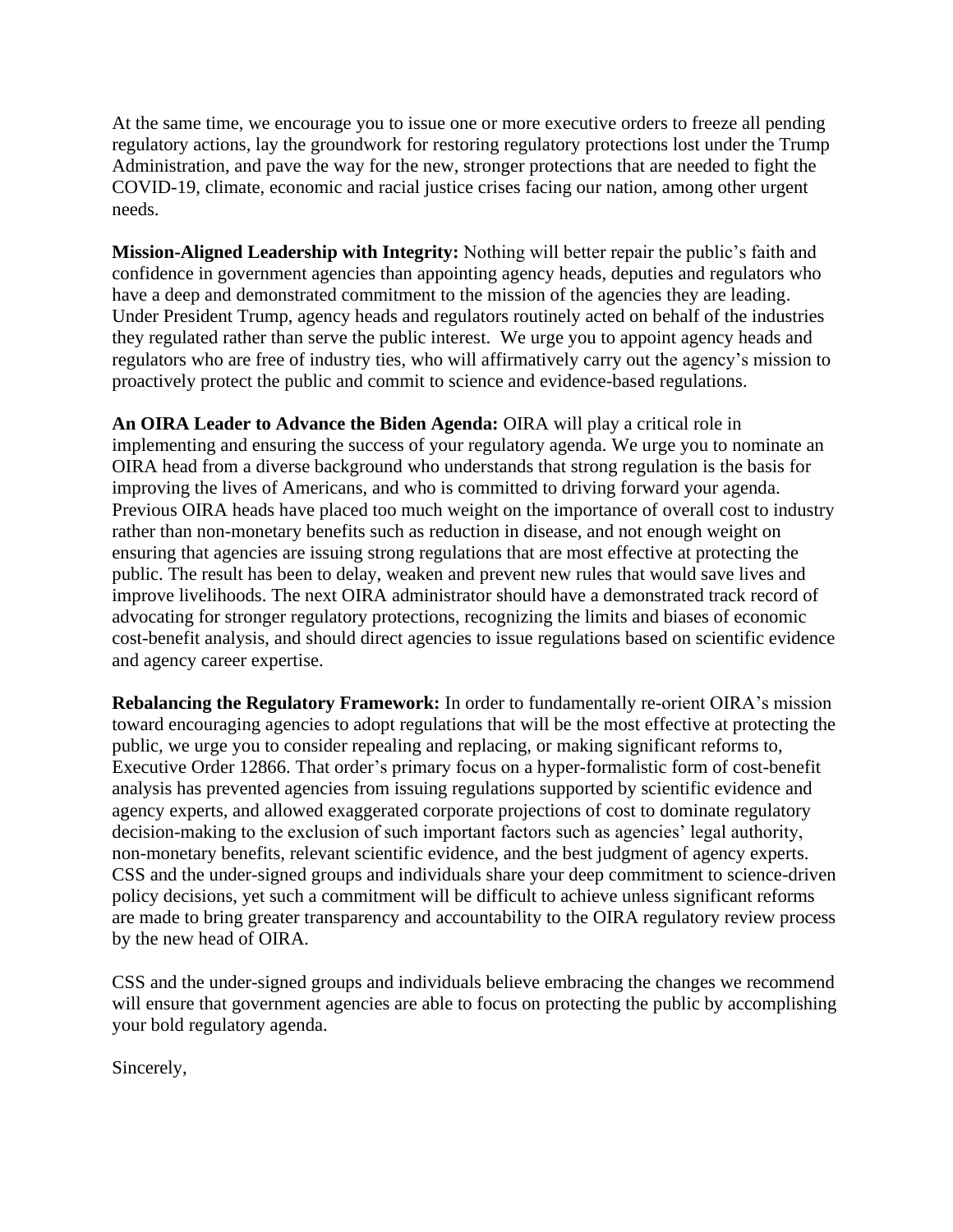AFL-CIO

Alianza Nacional de Campesinas Amalgamated Transit Union American Economic Liberties Project American Family Voices American Federation of State County and Municipal Employees (AFSCME) American Sustainable Business Council Americans for Financial Reform Americans for Tax Fairness Autistic Self Advocacy Network BCTGM International Union Breast Cancer Prevention Partners Campaign for a Commercial-Free Childhood Campaign for America's Future Care For Crash Victims Center for Auto Safety Center for Biological Diversity Center for Justice & Democracy Center for Progressive Reform Citizens' Environmental Coalition, NY Citizens for Reliable and Safe Highways (CRASH) Coalition for Sensible Safeguards Consumer Action Consumer Federation of America CRLA Foundation Demand Progress Earthjustice Economic Policy Institute Environmental Working Group Friends of the Earth U.S. Gary D. Bass Government Accountability Project Government Information Watch Greenpeace US Institute on Taxation and Economic Policy Interfaith Center on Corporate Responsibility International Union, United Automobile, Aerospace & Agricultural Implement Workers of America (UAW) Jacobs Institute of Women's Health Jane Lipscomb, PhD Joan Claybrook, Former Administrator, National Highway Traffic Safety Administration Jobs to Move America Jonathan Rosen, MS CIH FAIHA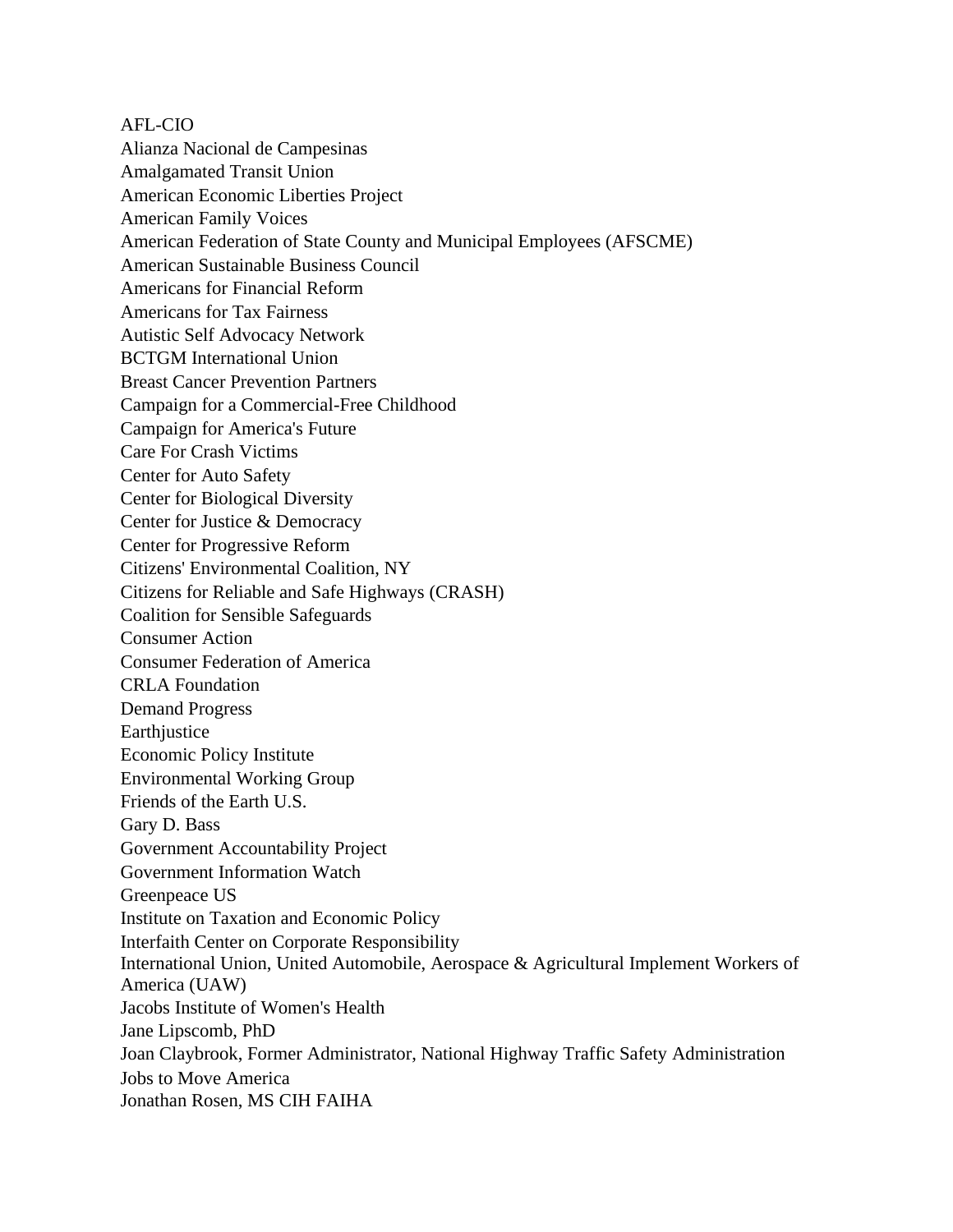KidsAndCars.org League of Conservation Voters Massachusetts Coalition for Occupational Safety & Health Mississippi Workers' Center for Human Rights National Association of Consumer Advocates National Association of Letter Carriers, AFL-CIO National Consumer Law Center (on behalf of its low income clients) National Council for Occupational Safety and Health National Education Association National Employment Law Project National Federation of Federal Employees National LGBTQ Task Force National Nurses United. National Parks Conservation Association National Women's Law Center Natural Resources Defense Council New America's Open Technology Institute New Jersey Association on Correction New Progressive Alliance New York Committee for Occupational Safety and Health (NYCOSH) Open The Government Oxfam America Pamela Gilbert, Former Executive Director, Consumer Product Safety Commission Parents Against Tired Truckers (P.A.T.T.) People's Parity Project PhilaPOSH PODER-Austin, TX Poverty & Race Research Action Council Project Blueprint Public Citizen Public Justice Center Public Knowledge Rachel Carson Council Revolving Door Project Safer States Sascha Meinrath, X-Lab **Sciencecorps** Shaw Institute Sheet Metal Occupational Health Institute Trust Inc. (SMOHIT) Sierra Club South Carolina Small Business Chamber of Commerce Stuart Appelbaum, Retail, Wholesale and Department Store Union (RWDSU) The Freedom BLOC